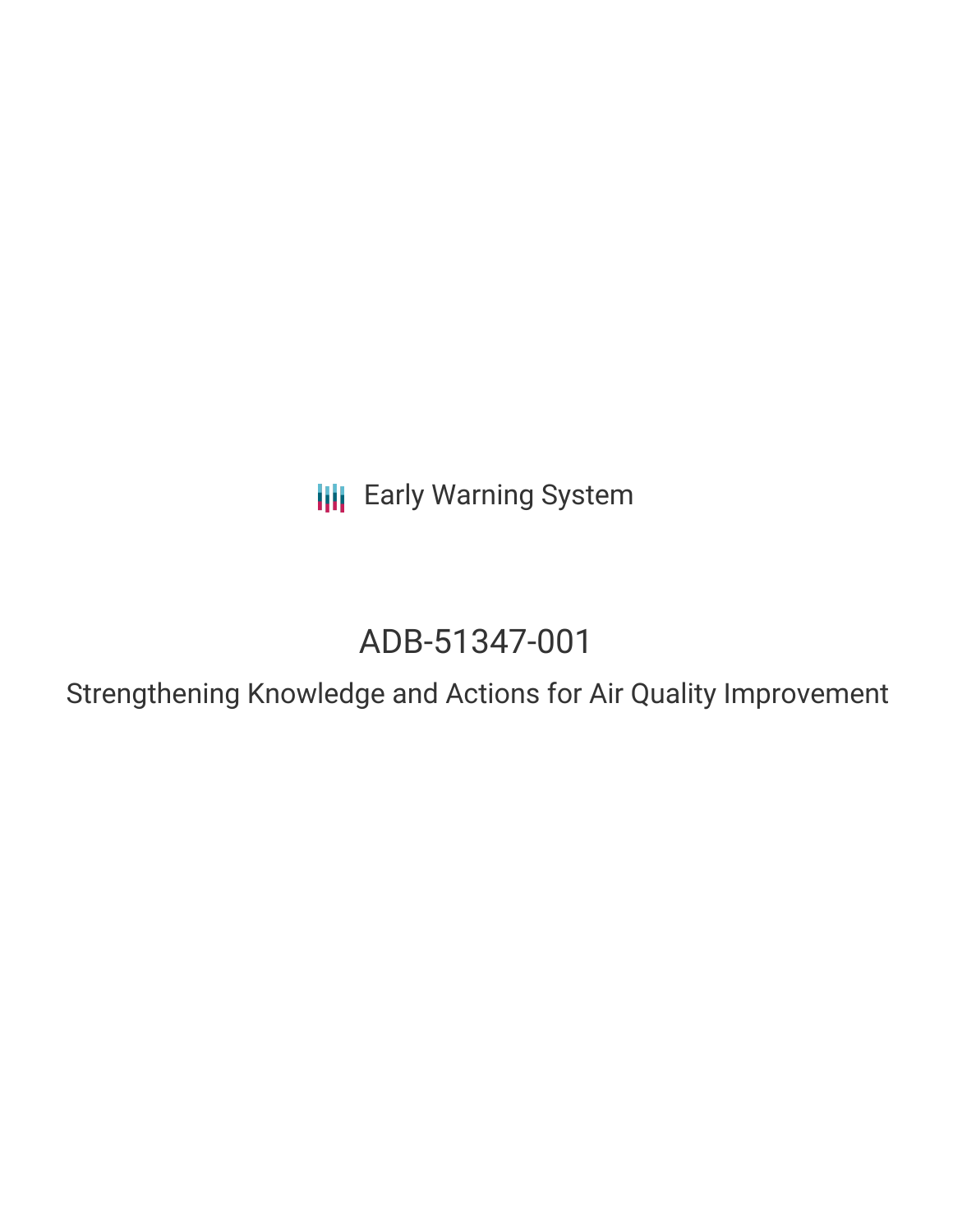

# **Quick Facts**

| <b>Countries</b>               | Bangladesh, Mongolia, Pakistan, Philippines, Vietnam |
|--------------------------------|------------------------------------------------------|
| <b>Specific Location</b>       | Nation-wide                                          |
| <b>Financial Institutions</b>  | Asian Development Bank (ADB)                         |
| <b>Status</b>                  | Active                                               |
| <b>Bank Risk Rating</b>        |                                                      |
| <b>Voting Date</b>             | 2018-10-05                                           |
| <b>Sectors</b>                 | Infrastructure, Water and Sanitation                 |
| <b>Investment Type(s)</b>      | <b>Advisory Services</b>                             |
| <b>Investment Amount (USD)</b> | $$2.50$ million                                      |
| <b>Project Cost (USD)</b>      | $$2.50$ million                                      |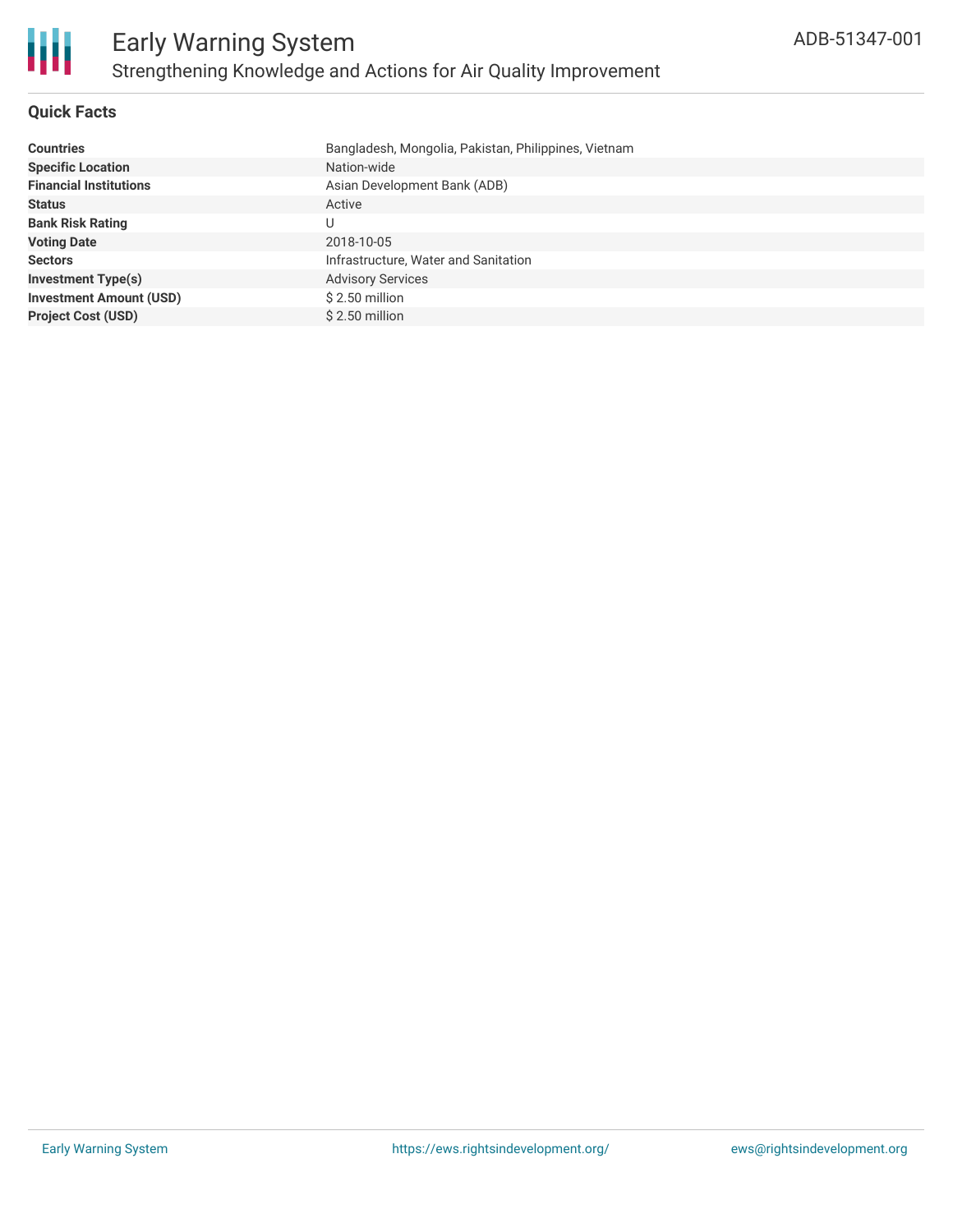

# **Project Description**

According to the project document, the proposed knowledge and support technical assistance (TA) will enhance the knowledge and capacity of participating developing member countries (DMCs) to develop policy actions and technological solutions for air quality management.

This TA will also build the business case through the preparation of City-Level Clean Air Action Plans (CAAPs) along with investment plans to implement CAAPs. This TA is designed based on the request of DMCs and included in the Environment Thematic Group's 2018 annual work program.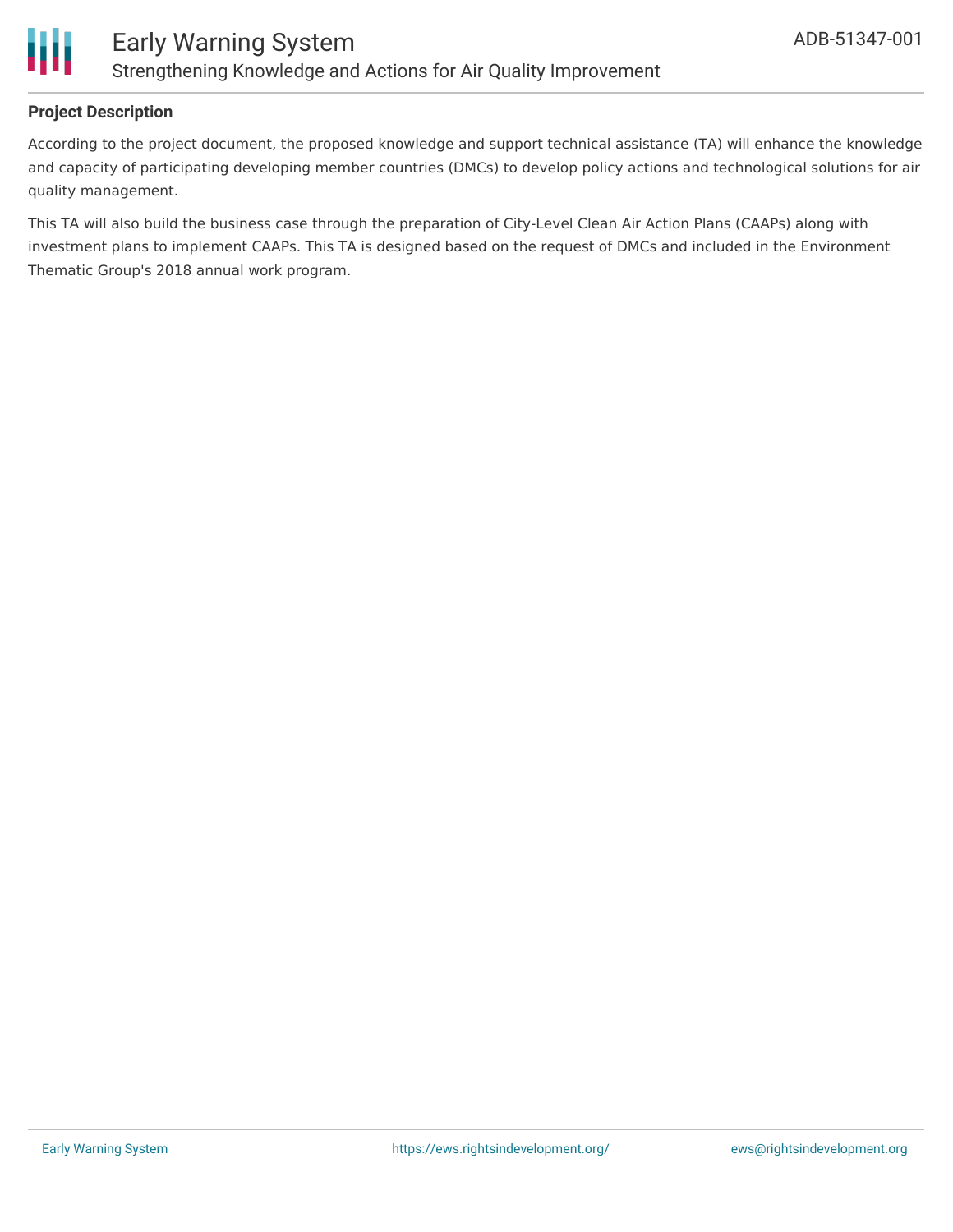

### **Investment Description**

Asian Development Bank (ADB)

### **TA 9608-REG: Strengthening Knowledge-base and Actions for Air Quality Improvement**

Technical Assistance Special Fund US\$ 0.5 million

People's Republic of China Poverty Reduction and Regional Cooperation Fund US\$ 0.8 million

Urban Climate Change Resilience Trust Fund under the Urban Financing Partnership Facility US\$ 1.20 million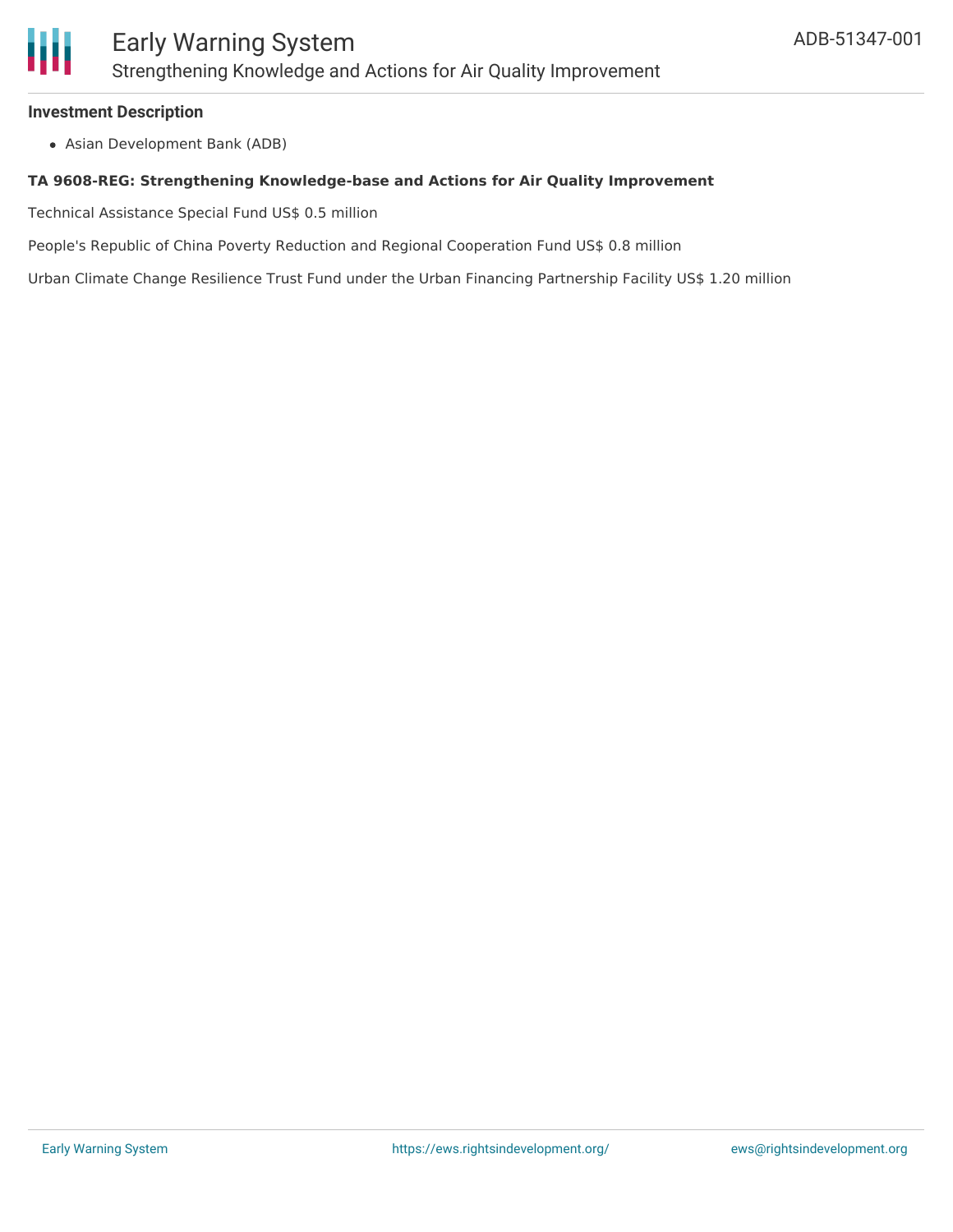

# **Contact Information**

# **Executing Agencies**

### **Asian Development Bank**

6 ADB Avenue, Mandaluyong City 1550, Philippines

# **ACCOUNTABILITY MECHANISM OF ADB**

The Accountability Mechanism is an independent complaint mechanism and fact-finding body for people who believe they are likely to be, or have been, adversely affected by an Asian Development Bank-financed project. If you submit a complaint to the Accountability Mechanism, they may investigate to assess whether the Asian Development Bank is following its own policies and procedures for preventing harm to people or the environment. You can learn more about the Accountability Mechanism and how to file a complaint at: http://www.adb.org/site/accountability-mechanism/main